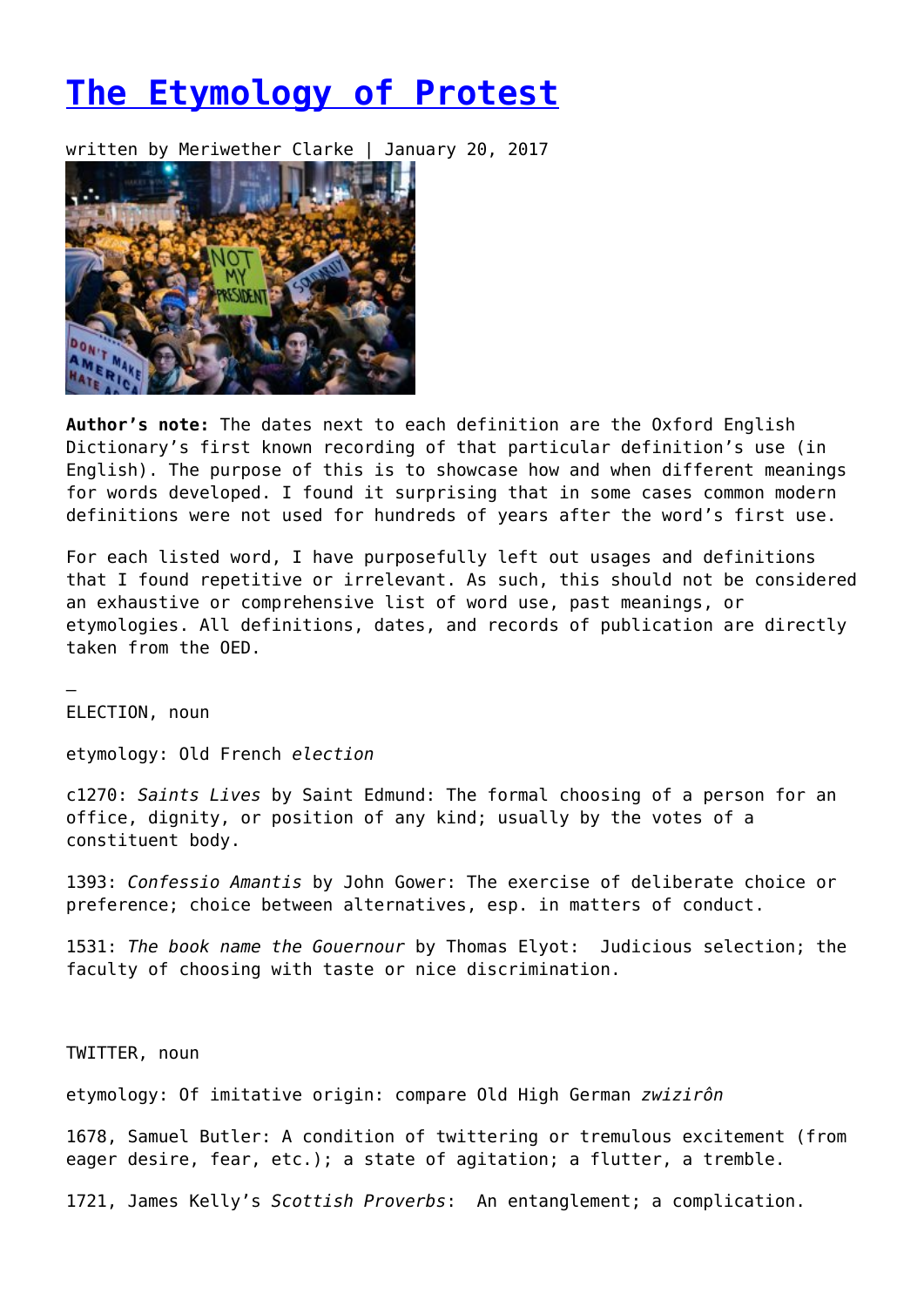1736, John Lewis: A suppressed laugh, a titter; a fit of laughter.

1842, Robert Browning's *Dramatic Lyrics*: An act or the action of twittering, as a bird; light tremulous chirping.

1854, *Glossary of Northhamptonshire Words and Phrases* by Anne Elizabeth Baker: One who twits; a tale-bearer.

PETITION, noun

etymology: Anglo-Norman and Middle French *peticion*

1400: Robert Mannyng's *Chronicles*: A supplication, entreaty, or prayer.

1414: *Rolls of Parliament*: A written or formal request.

c1437: *Chancery Proceedings*: More generally: a formal written request or supplication, especially one signed by many people, appealing to an individual or group in authority for some favor, right, or mercy.

VOTE, verb

etymology: Latin *vōt*

1533: John Bellenden's *History of Rome*: To vow to do something; to assign by a vow.

1552: *Records of the convention of the royal burghs of Scotland*: To express a choice or preference by ballot or other approved means.

1678: *The Historie and Cronicles of Scotland* by Robert Lindsay: To declare one's opinions.

1676: *Essays on Several Important Subjects in Philosophy and Religion* by Joseph Glanvill: To devote or consign to destruction.

BOYCOTT, verb

etymology: The name of Captain Charles C. Boycott (1832–97), a land agent in Ireland, who was a prominent early recipient of such treatment (with the encouragement of the Irish Land League) in the autumn of 1880.

November 5,1880, *Glasgow Hearald*: Of tenants in Ireland: to isolate and ostracize (a landlord or land agent, or anyone not participating in such action) socially and commercially, by withholding labour, the supply of food, custom, etc., in order to protest at the eviction of tenants, secure a reduction in rents.